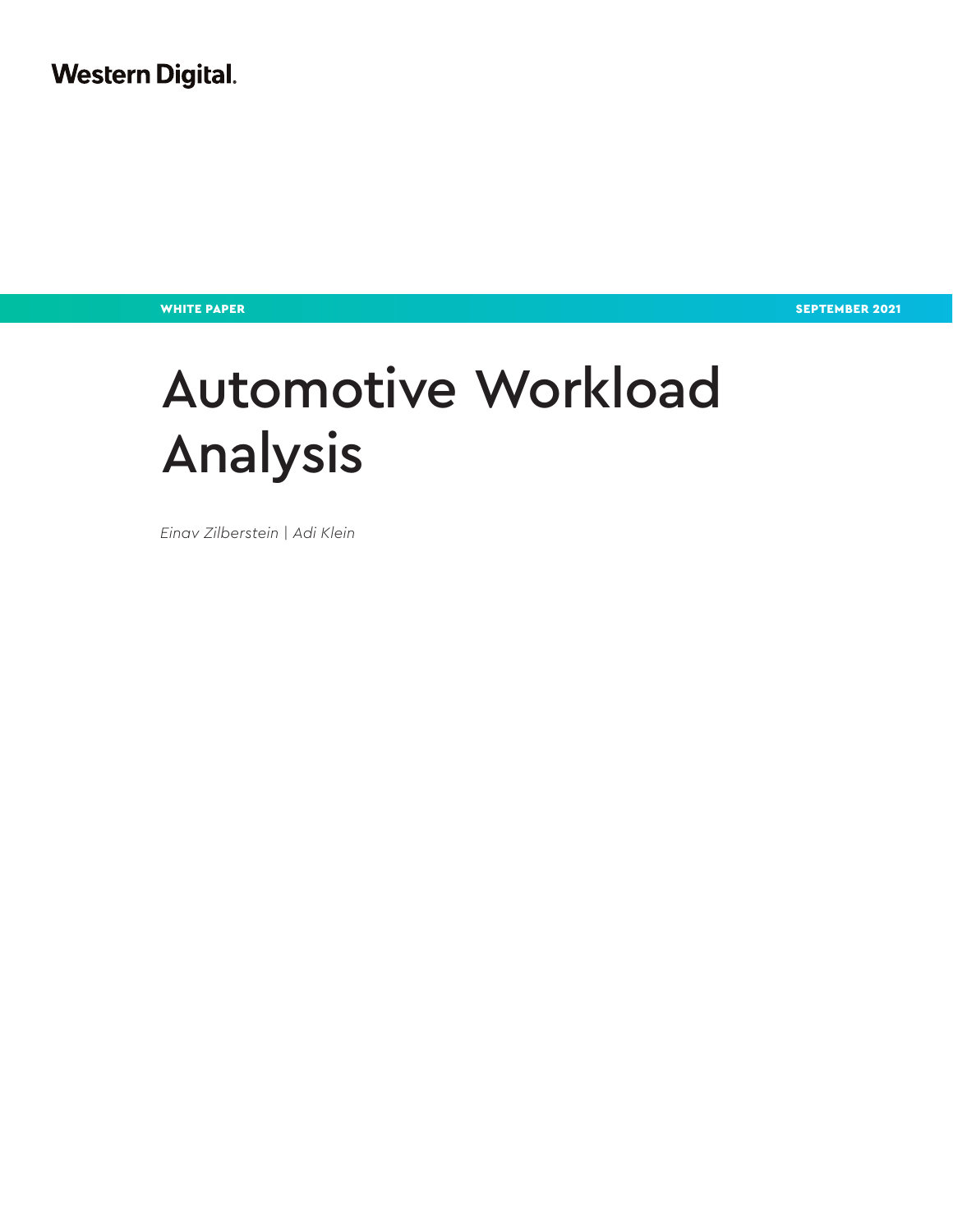#### **Overview**

The automotive industry is going through a major transformation driven by the adoption of new technologies, applications, and services. In the evolution to the next-gen automotive system, storage demand is growing and evolving to support more demanding usage cases and new applications. Advanced infotainment, ADAS systems, data-recording sensors and cameras, and 3D mapping are all expected to generate and consume huge amounts of data. Data needs to be kept in the vehicle storage to support realtime decisions. Entirely new applications and capabilities are expected to arise, utilizing 5G capabilities, artificial intelligence, machine and deep learning, and big data analysis.

As applications change and workloads increase, the storage requirements need to be reevaluated. While smartphones' write workload has steadily increased over time, as presented in Figure 1, the automotive industry is expected to see an incremental increase in storage usage resulting from autonomous-drive complexity and regulation requirements.



**Daily Workload – Smartphone Trend**

Figure 1. Western Digital estimated daily storage workload of an extreme smartphone user<sup>1</sup>

Storage is a critical component in the ongoing evolution of the automotive industry, yet it's not just about having the capacity to store the growing amount of data. It's about having the ability to support the durability and longevity that automotive systems require, supporting features that allow monitoring and providing the best user experience possible to address the new applications' needs.

Western Digital has developed tools and analysis methodologies to architect the right solutions for current and future unique workloads to support the growing automotive storage market and prevent expensive recalls due to over-written storage.

1 Data in graph is based on Western Digital internal user profiles which capture popular applications and intensive usage cases. Data is collected from Western Digital internal lab testing while examining these user profile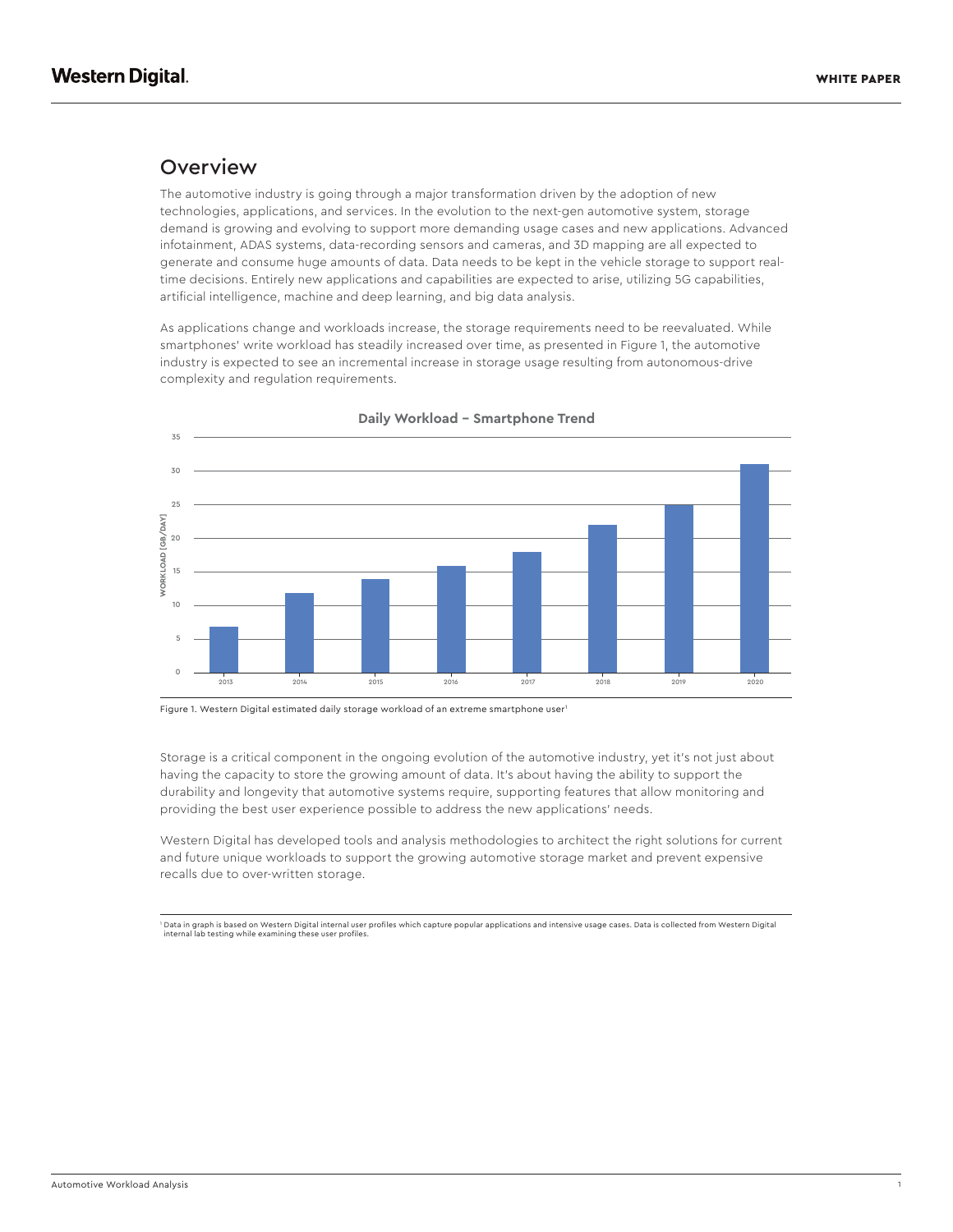# The Importance of Workload Analysis

Real-life workload analysis is highly important to understanding the automotive target system needs and requirements from the storage. Storage workload analysis enables a proactive monitoring and prevention of software issues and helps customers determine what capacity is needed to prevent storage wear-out. It is a baseline for lifetime prediction, storage product design and validation considerations. On top of it all, it can also serve as the basis for future storage and system optimizations and innovations.

The following are just a few examples of questions that may be answered using workload analysis tools:

- How much data is read and written per day in a target system?
- Are there any unexpected or unique data patterns in the target system?
- What are the data transfers and what is the implication on the write amplification factor?
- What does the storage operating profile look like in the system?
- Is the host software stack efficient?
- What are the system performance requirements?
- What is the expected lifetime of the storage under this system usage?

Over the past 10 years, Western Digital has invested and developed state-of-the-art tools and methodologies to support workload analysis activities to answer the above questions and more.

#### The Workload Analysis Flow

Workload analysis is composed of four main phases:

- 1st phase bring up the infrastructure
- 2nd phase workload definition
- 3rd phase workload experiment
- 4th phase system analysis

In the 1st phase (bring up the infrastructure), the main goal is to enable a tracer that will capture all desired storage events on the target system. For full analysis capabilities, it is highly recommended that the traces will include all storage transaction types, including read, write, unmap/erase and sync commands as well as management and query commands. It is also preferred that the traces will include timestamps for start and completion of each transaction/command.

There are several types of tracers that can be enabled, either from the host software or from the storage device. Some tracer types, such as eMMC tracer ftrace, UFS Ftrace SCSI tracer, and UPIU tracer, are already available as part of Linux® open source and can be enabled via Linux standard debug directory commands.

For more information and support on storage tracer enablement within your target system, please contact your local Western Digital representative.

Understanding the context of the overall usage case and finding the correlation between user actions and storage activities is a key aspect of a comprehensive workload analysis. Therefore, in the 2nd phase (workload definition), the main goal is to define the profile of user activities on the target system.

As part of the workload definition phase, questions like the below should be answered:

- What is the product/system we will analyze? (Infotainment? Data recorder? Mapping?)
- What is the storage device precondition? (Fill-up state? Which file types?)
- How many hours of usage per day?
- What types of applications represent the actual usage?
- Which user actions are performed in each application and at what cadence?
- Does this workload definition represent typical, heavy or extreme usage of the system?

Once the system is ready with the required applications and enabled tracer, the 3rd phase (actual workload experiment) can begin. During the experiment itself, huge trace logs are captured while running the defined workload. For the workload analysis to be most effective, it is highly recommended that test logs are long enough to capture the events of at least a few hours or a full day of usage.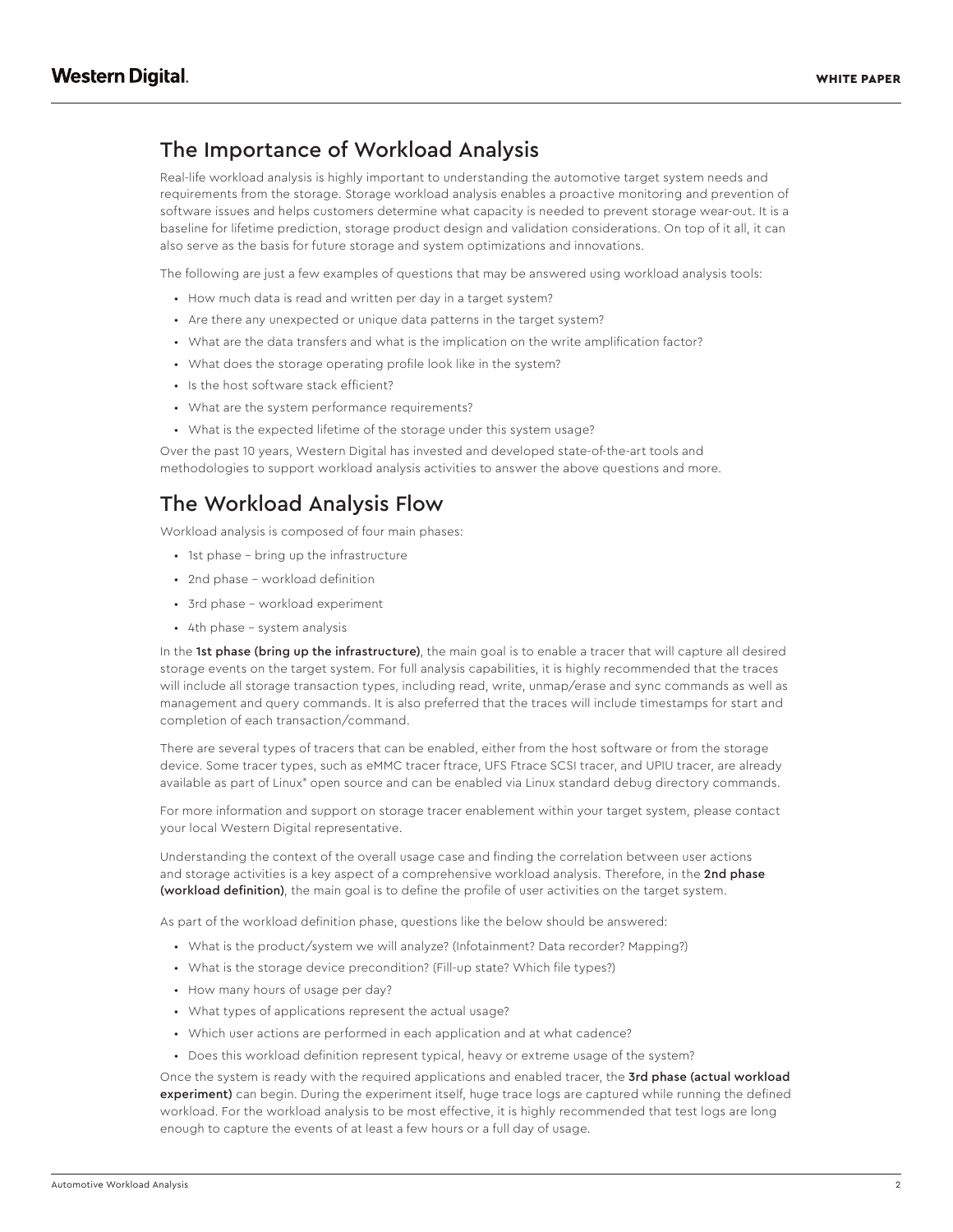In the 4th phase (system analysis), the captured workload logs go through post-processing and are analyzed for insights and conclusions around system and storage patterns and behaviors.

The following are some examples for storage metrics that are usually analyzed:

- I/O operations spread on the address span over time (see example in Figure 2)
- Chunk sizes distribution
- Sequential versus random operations
- Storage activity profile over time
- Storage IOPS and MB/s over time
- Command latencies over time
- Queue utilization (depth) over time

Western Digital can support its customers with storage trace analysis and insights.



Figure 2. Operation spread on the address span over time

## Example: Identifying Unexpected Write Activity Based on Workload Analysis

Conducting workload analysis as a repetitive routine on evolving product generations and different setups allows identification of changing trends and unexpected patterns.

Consider the below example, where the same navigation application was tested on two different setups. As this application was tested over the years in different setups and conditions, its behavior and patterns are well known and produce ~150-300MB in 20 minutes of navigation. However, while analyzing this application on a more recent setup, unexpectedly, it generated 1.5GB of data under the same exact usage profile. Analyzing the operations on the address range (see Figure 3) showed a specific area of addresses which



Figure 3. Excessive writes observed on setup #2 while running navigation app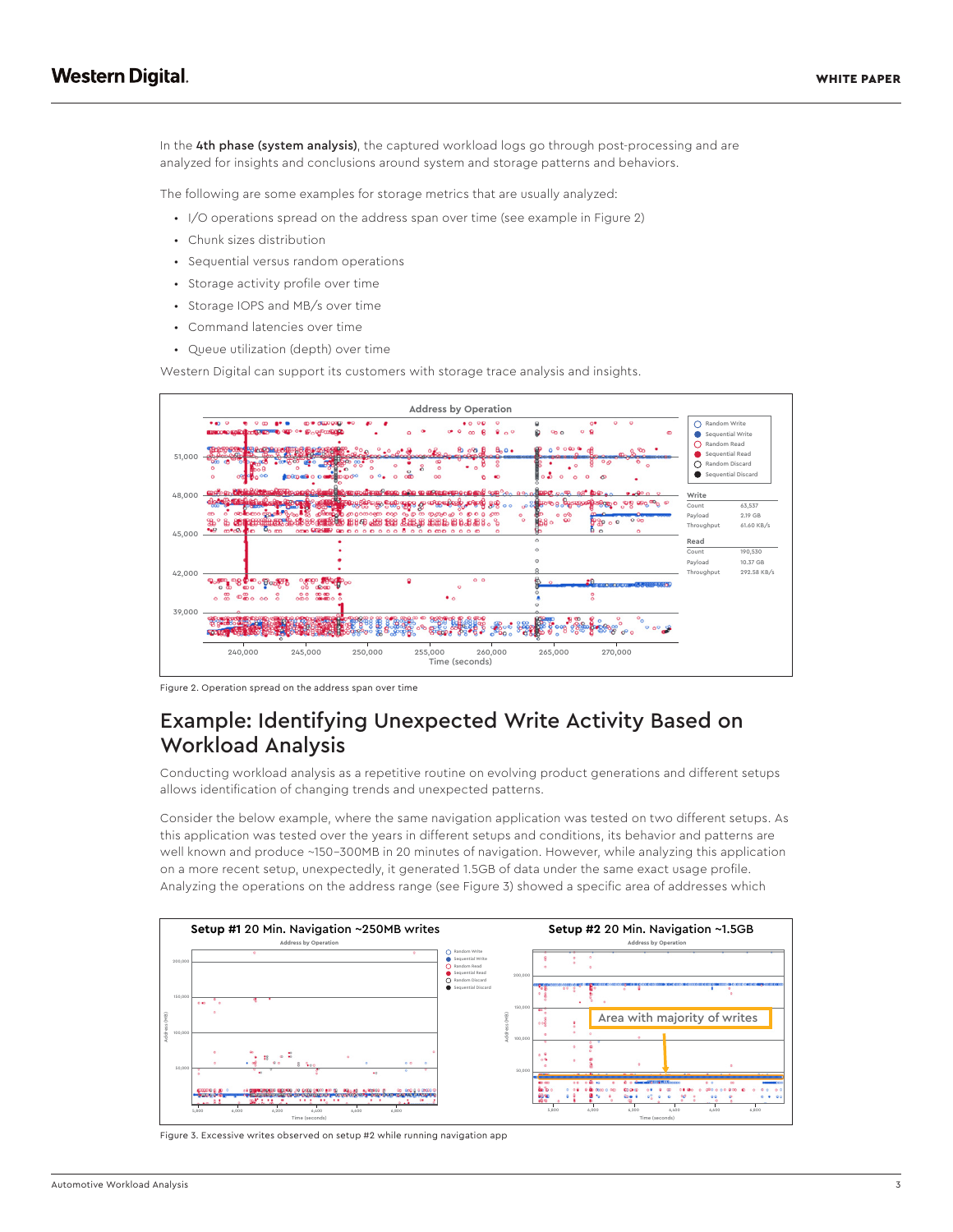absorbed most of the writes. Using advanced analysis tool capabilities to zoom in on this area (see Figure 4) we uncovered intense logging activity which continuously re-wrote, in a cyclic manner, the same 1MB file.

Using workload analysis methodology to identify such unexpected behavior before it is implemented and operated in the field is a critical capability that enables prevention and allows corrective actions ahead of time.



Figure 4. Typical logging activity behavior, as observed on setup #2

## Product Lifetime Prediction Based on Workload Analysis

Workload analysis is a basic tool for enabling storage lifetime prediction in the target system.

The lifetime prediction is done based on Write Amplification Factor (WAF) and TeraBytes Written (TBW).

WAF is a ratio between the amount of data written to the flash memory and the amount of data written by the host. Write Amplification (WA) is a phenomena associated with flash memory where the actual amount of physical information written to the flash is usually more than the amount intended to be written by the host. The main reasons for WA are the flash memory attributes which can only erase fixed-size blocks, cannot overwrite programmed data, and need to refresh the data in certain conditions. The WAF formula is shown in Figure 5.

The flash memory capacity and write cycles are given; therefore, lower WAF helps to achieve longer product lifetime.



Figure 5. Write Amplification Factor Formula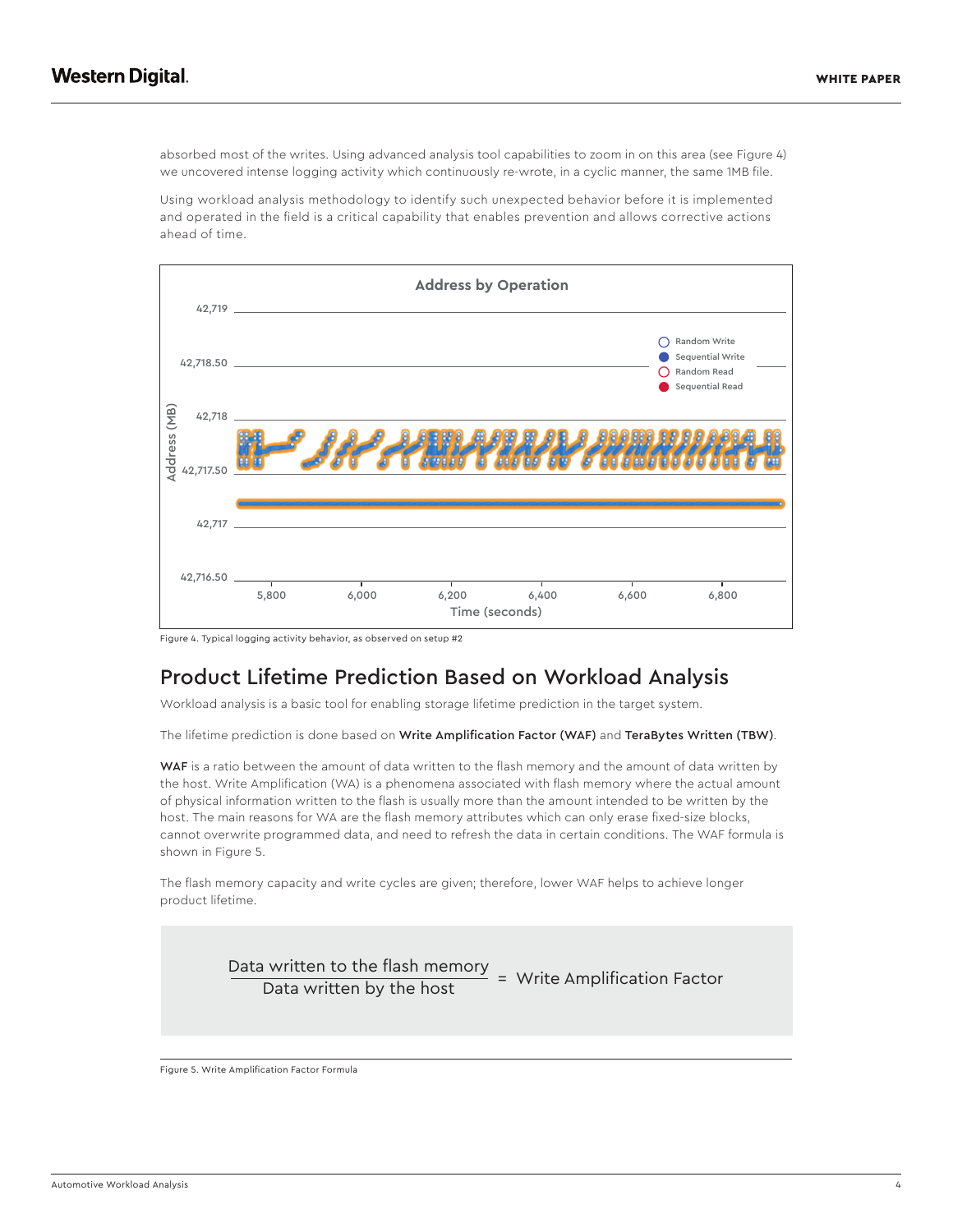WAF changes per workload pattern and product. WAF analysis is provided based on simulation or testing of a certain product under the target typical or worst-case workload. The results can be impacted by many metrics and behaviors which are determined as part of the workload analysis flow. Some examples for elements which may impact WAF are listed below:

- Host write pattern sequential versus random, hot spots, chunk sizes
- Discard commands and sync cache usage
- Idle time profile and storage garbage-collection algorithms during that time
- Free space on the physical media
- Flash management metadata and tables updates

Product TBW is the total amount of host writes, in terabytes, that the product can support in its lifetime. TBW is directly impacted by the workload WAF. The expected lifetime prediction can be calculated based on the product TBW and the expected typical/heavy daily writes concluded from the workload analysis. See Figure 6 for the formulas to calculate both TBW and expected lifetime.



Figure 6. Terabytes Written and Product Lifetime Formulas

## Proactive Monitoring for Field Issues Using Storage Diagnostics

Another workload analysis approach may be done based on statistics and diagnostic information read directly from the storage device. Examples for such diagnostic information are lifetime statistics and endof-life notifications which can be read from storage devices in easy and standard methods in eMMC, UFS and NVMe™.

Monitoring the progress of such statistics from storage devices in the field is an extremely powerful ability that enables proactive identification of field issues in case of unexpected excessive use of the storage, defects or any other abnormalities in the system. Early identification of field issues allows the implementation of preventive actions before devices may reach their end of life and may suffer failures which can require product recall.

On top of monitoring field usage, such device diagnostics may also be used in the lab as an extra analysis tool. During workload analysis, these diagnostics can be used to fine-tune tests and qualification, identify setup issues, and analyze product behavior.